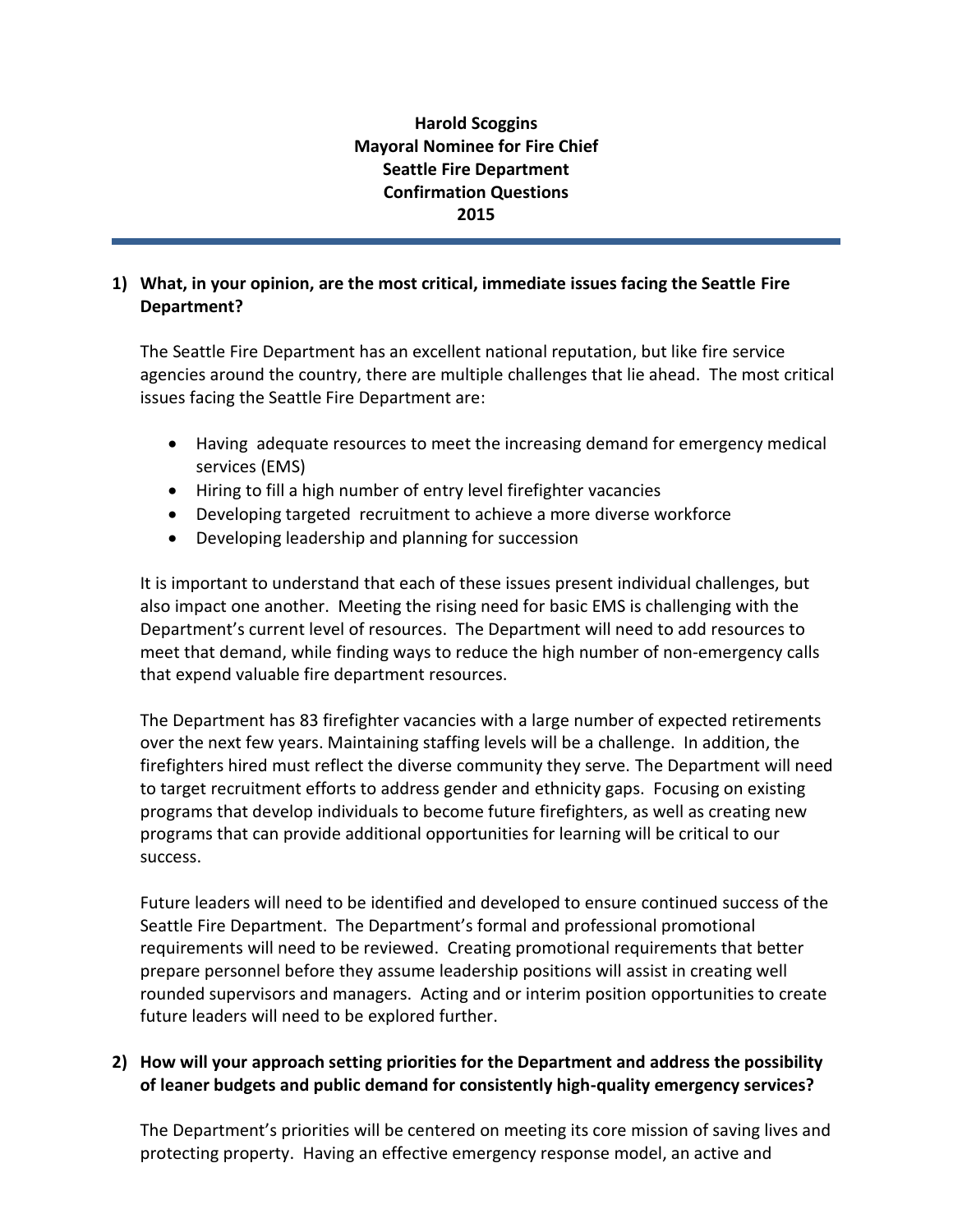engaged fire prevention bureau and a public education division that communicates public safety messages are all critical to success.

As budgets become leaner, the Department will need to identify areas where costs can be reduced or offset by bringing in additional revenues. We will also need to look for new and innovative ways to deliver services to the community.

With the rapid growth and development that is taking place in the City, providing a leaner budget may be difficult with the competing need to increase services in many areas of the Department. As the Fire Chief, it is my responsibility to manage these conflicting priorities and clearly communicate with the Mayor and Council on significant Department needs as well as areas where we can create more efficiency.

## **3) How do you plan to ensure that councilmembers and council staff receive the information needed from your Department to make policy and financial decisions?**

Good communication is key to ensuring councilmembers and council staff have the information needed to make policy and financial decisions on fire department related issues. The Department has had ongoing positive relationships with past and present Public Safety Chairs, councilmembers and council staff. We are committed to maintaining those relationships.

## **4) What issues do you believe are most important in maintaining or improving emergency response times?**

As the community grows and the number of emergency responses continues to rise, maintaining and/or improving response times will become more challenging. Having resources strategically located throughout the City and becoming innovative in the way these resources are deployed is critical to meeting this challenge.

We will seek out innovative solutions. Fire departments around the country have launched a number of different pilot programs to address rising EMS call loads ranging from deploying firefighters in smaller vehicles to partnering with social service agencies to reducing non-emergency calls. Developing different ways to deploy our resources will be important to our success in maintaining emergency response times.

We will also need to utilize data analytics and technology to help guide our deployment decision making. Having current and relevant data can advance our efforts in the real time setting. Technology can be used to assist in identifying trends or spikes in certain emergency types and additional resources can be deployed in a rapid manner to meet an immediate need.

It is also necessary to maintain a strong firefighting force to meet the complex needs of a community with multiple risks, but we should always be seeking new ways to deliver excellent service to the community.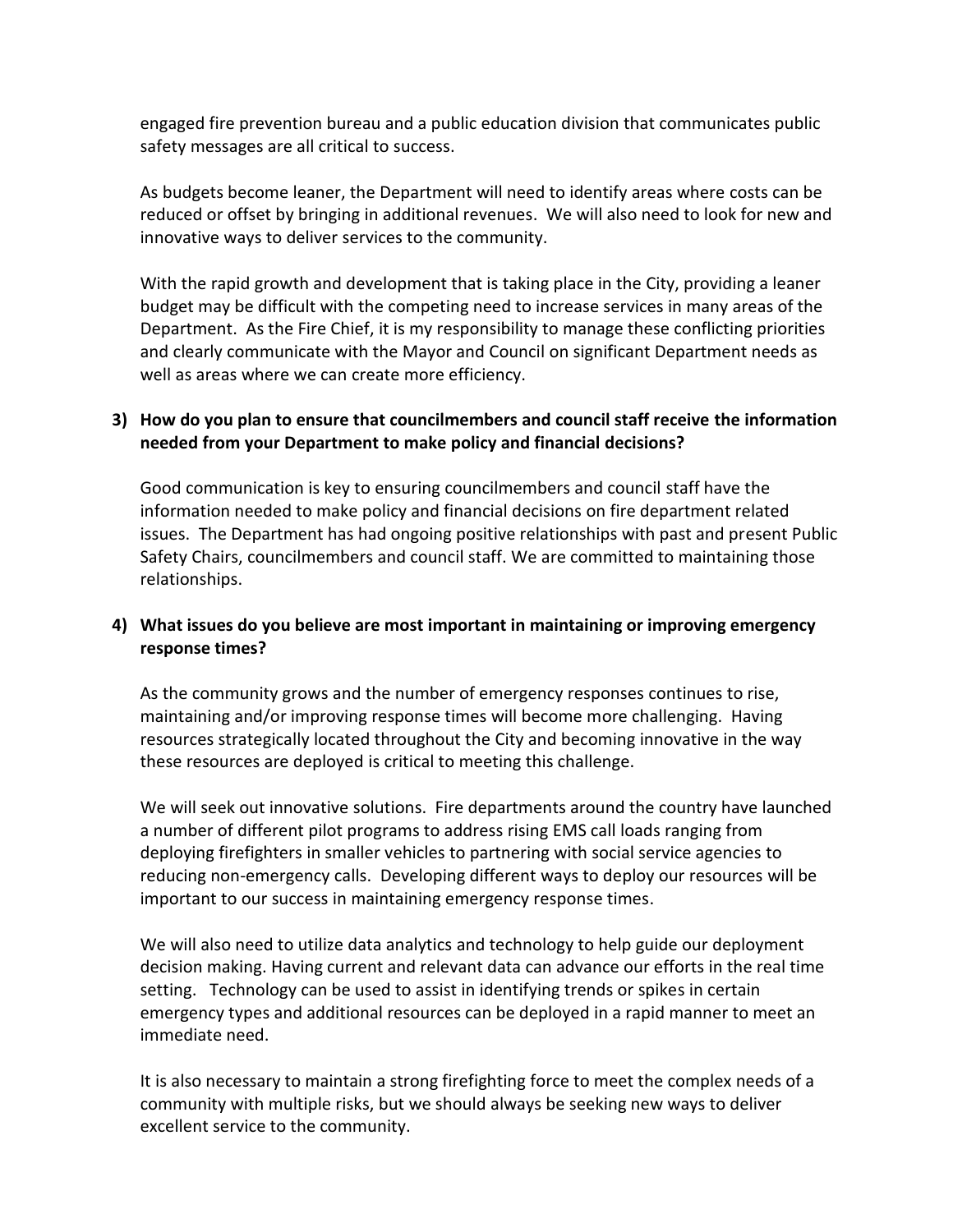#### **5) What is your view of an ideal relationship between the Mayor, City Council, and Fire Chief?**

I expect to have a healthy relationship with the Mayor and the City Council that is based on trust and open communication. Strong working relationships are critical particularly when dealing with emerging situations or crises. It is my goal that each councilmember feels free to reach out to me should they have questions, comments or concerns regarding the fire department.

I look forward to establishing a structure where consistent updates can take place between the Council and SFD. This will be especially important when presenting new projects and/or programs, or providing incident updates. Please know that I will make myself or my staff available to answer questions or provide briefings when particular issues affect council and council constituents.

As a direct report to the Mayor, I would also keep him informed on communications between the Fire Department and Council. This would allow for the openness and transparency needed to accomplish the goals of the Department and the City.

## **6) Seattle is a culturally diverse community. What strategies would you use to make the Seattle Fire Department more representative of the community it serves? How would you implement those strategies in Seattle?**

Achieving a diverse workforce will be an ongoing process as the Department moves into the future and the community continues to change. This process starts with a review of the Department's existing recruitment, outreach and marketing strategies. A comprehensive evaluation will help us identify any potential gaps in the different programs.

After the evaluation, a targeted outreach plan can be developed and implemented. Timing is critical since the firefighter application process opens in May of this year. Our recruitment efforts have to allow individuals access to the needed information to become successful in our process. Our outreach efforts have to include one on one mentoring. These are relationships that success will be built upon.

Finding the right individuals inside the Department to become primary recruiters and creating an understanding that every member of the SFD is also critical to our success. Our members will continue to visit recruitment and job fairs, reach out to university and college programs, visit community and neighborhood groups, make personal contacts when out in the community and work to develop the individuals in our internal programs.

Finally, our marketing has to create an interest in the proud profession of firefighting, but it also has to say and show that all are welcome to apply. We will need to use social media (Facebook, twitter, YouTube, QR codes…) to reach today's youth, because these are the primary ways they communicate. We will need to create short video messages with individuals from diverse backgrounds in multiple languages that will appeal to youths as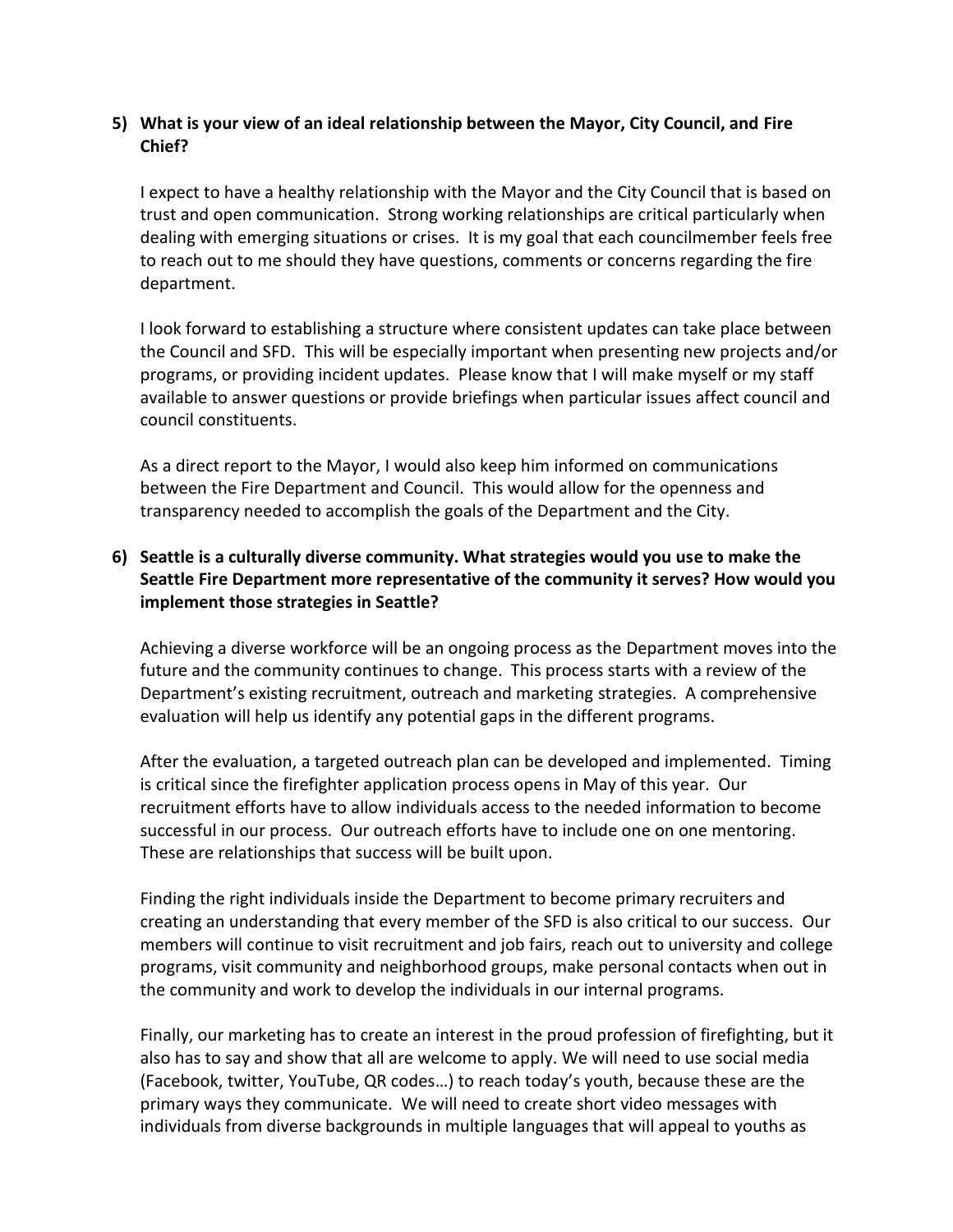well as their parents. These messages will show that the Seattle Fire Department is a career option for them and it will let their parents know firefighting is an honorable profession.

- **7) A study released in 2013 by th[e National Partnership for Women and Families](http://www.nationalpartnership.org/research-library/workplace-fairness/fair-pay/americas-women-and-the-wage-gap.pdf) revealed that across the nation, women earn just 77 cents for every dollar earned by men. In the Seattle metro area that number drops to 73 cents for every dollar – the worst pay gap in the nation. At the City of Seattle, the pay gap among City employees is significantly smaller, with women earning 90.5 cents for every dollar a man earns. This gap widens when race is taken into account. To address gender and race inequities at the City of Seattle, last year, the Mayor and the Council introduced a [joint resolution](http://murray.seattle.gov/wp-content/uploads/2014/04/Gender-Equity-Resolution-April-2-2014.pdf) that instructs the City, among other things, to:**
	- Develop training and strategies that address gender and race equity in the workplace
	- Identify policies and practices that may contribute to disparities
	- Create a citywide leadership and management development program for employees and provide opportunities for career growth in under-represented employee groups

#### **What steps would you take to address gender and race inequities, if you were confirmed as Chief?**

The first step I will take is to clearly identify and understand what gender and equity deficiencies currently exist in the organization. Meeting with the Department's Human Resources division and RSJI Change Team members is a critical starting point. Gaining clarity in our organizational makeup is a must in identifying the gaps in the Department.

Education and training on gender and race inequities has already begun within the Department. Once the training is completed, we will have to continuously evaluate our policies and ensure they are inclusive. We will also need to ensure our practices are relevant and in alignment with the City and community expectations. It will be important to evaluate the feedback from Department members to identify if the desired message was communicated and received.

Developing more information access points and more widely communicating Department information will lead to increased exposure to the career of firefighting in underrepresented communities. Access to information and pre-training opportunities can be critical to the success of individuals who have had no previous exposure or access to the fire service. Developing leaders in underrepresented areas within the Department often starts with current leaders believing in the skills and abilities of their employees.

**8) In a Seattle Fire Department employee survey, roughly 90 percent of the participants said leadership and officer development training is important to achieving the Seattle Fire Department's mission. Recently, the Department has established new training programs to develop leadership capabilities. However, 22 percent of the employees (which includes a significant portion of the Department's current management) are eligible for retirement, resulting in the loss of key experience and skill over the next five years. Please**